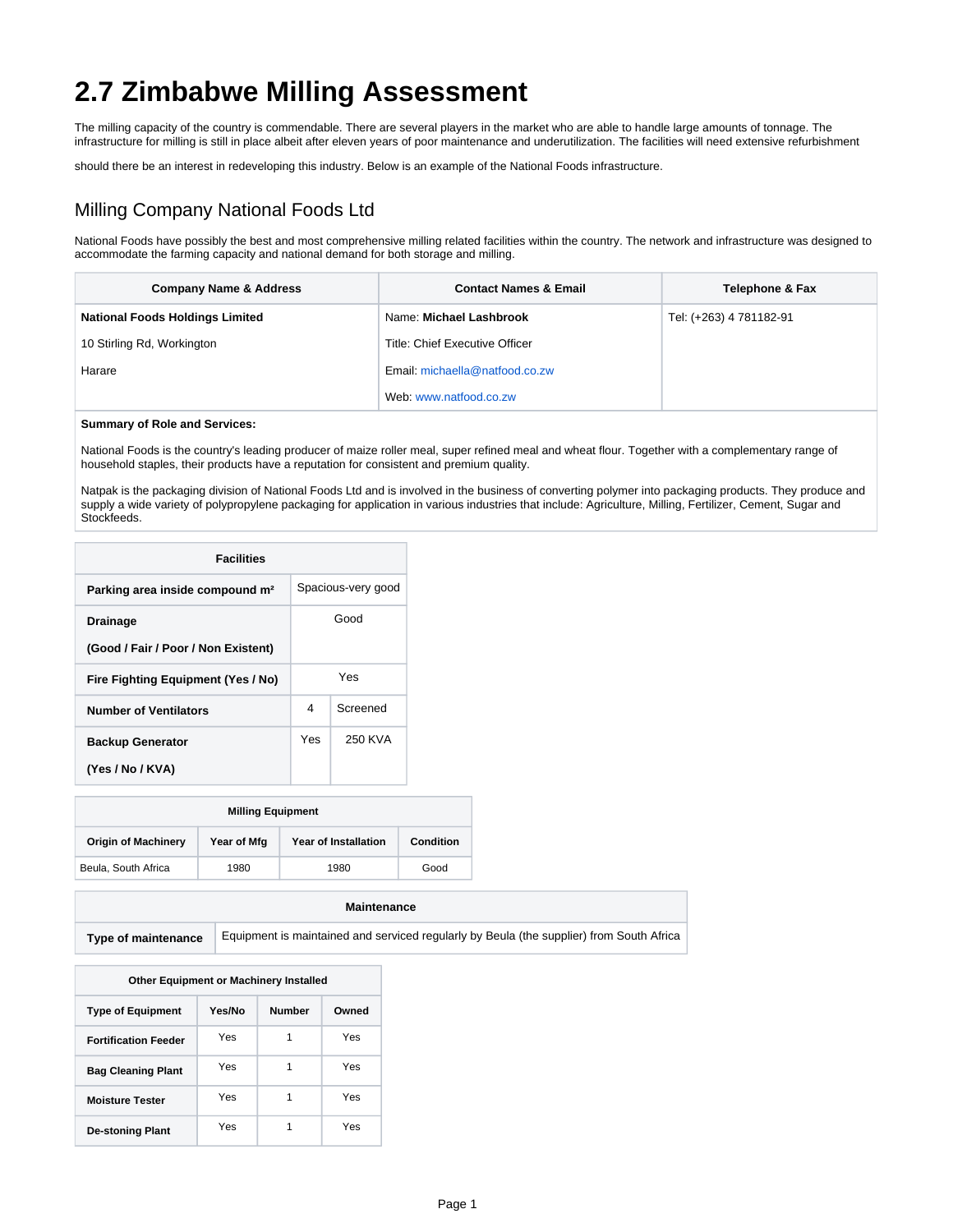| <b>Metal Extractor</b>              | Yes | 1 |    | Yes |
|-------------------------------------|-----|---|----|-----|
| <b>Staffing</b>                     |     |   |    |     |
| Number of full time skilled workers |     |   | 5  |     |
| Number of full time labourers       |     |   | 20 |     |

# **Weighbridge**

**Number** Two weighbridges available for road and rail traffic

| <b>Building</b>              |                                       |    |     |  |  |
|------------------------------|---------------------------------------|----|-----|--|--|
|                              | Height (m)<br>Length (m)<br>Width (m) |    |     |  |  |
| <b>Building - Wheat Mill</b> | 50                                    | 20 | 4.5 |  |  |
| <b>Building-Storage</b>      | 60<br>30<br>4.5                       |    |     |  |  |
| Walls                        | Cement blocks                         |    |     |  |  |
| Roof                         | Asbestos sheets                       |    |     |  |  |
| Floor                        | Cement                                |    |     |  |  |

| <b>Conditions &amp; Cleanliness</b>   |      |      |  |  |  |
|---------------------------------------|------|------|--|--|--|
| Inside<br>Outside                     |      |      |  |  |  |
| Cracks in walls or roof (Yes / No)    | No   | No   |  |  |  |
| Signs of rodent activity (Yes / No)   | No   | No   |  |  |  |
| Signs of birds entry (Yes / No)       | N٥   | N٥   |  |  |  |
| Damaged gutters/drains(Yes / No)      | No   | No   |  |  |  |
| Signs of moisture (Yes / No)          | No   | No   |  |  |  |
| <b>Adjacent Vegetation (Yes / No)</b> | No   | No   |  |  |  |
| Cleanliness (Good / Poor)             | Good | Good |  |  |  |

| <b>Pest Control</b>    |     |           |         |            |                               |
|------------------------|-----|-----------|---------|------------|-------------------------------|
| <b>Fumigation</b>      | Yes | Frequency | Regular | Contracted | Yes - by Paul's Pest Control. |
|                        |     |           |         | (Yes / No) |                               |
| Spraying               | Yes | Frequency | Regular | Contracted | Yes - by Paul's Pest Control. |
|                        |     |           |         | (Yes / No) |                               |
| <b>Rodenticides</b>    | Yes | Frequency | Regular | Contracted | Yes - by Paul's Pest Control. |
|                        |     |           |         | (Yes / No) |                               |
| <b>Rodent Trapping</b> |     | Frequency | Regular | Contracted | Yes - by Paul's Pest Control. |
|                        |     |           |         | (Yes / No) |                               |

**Security**